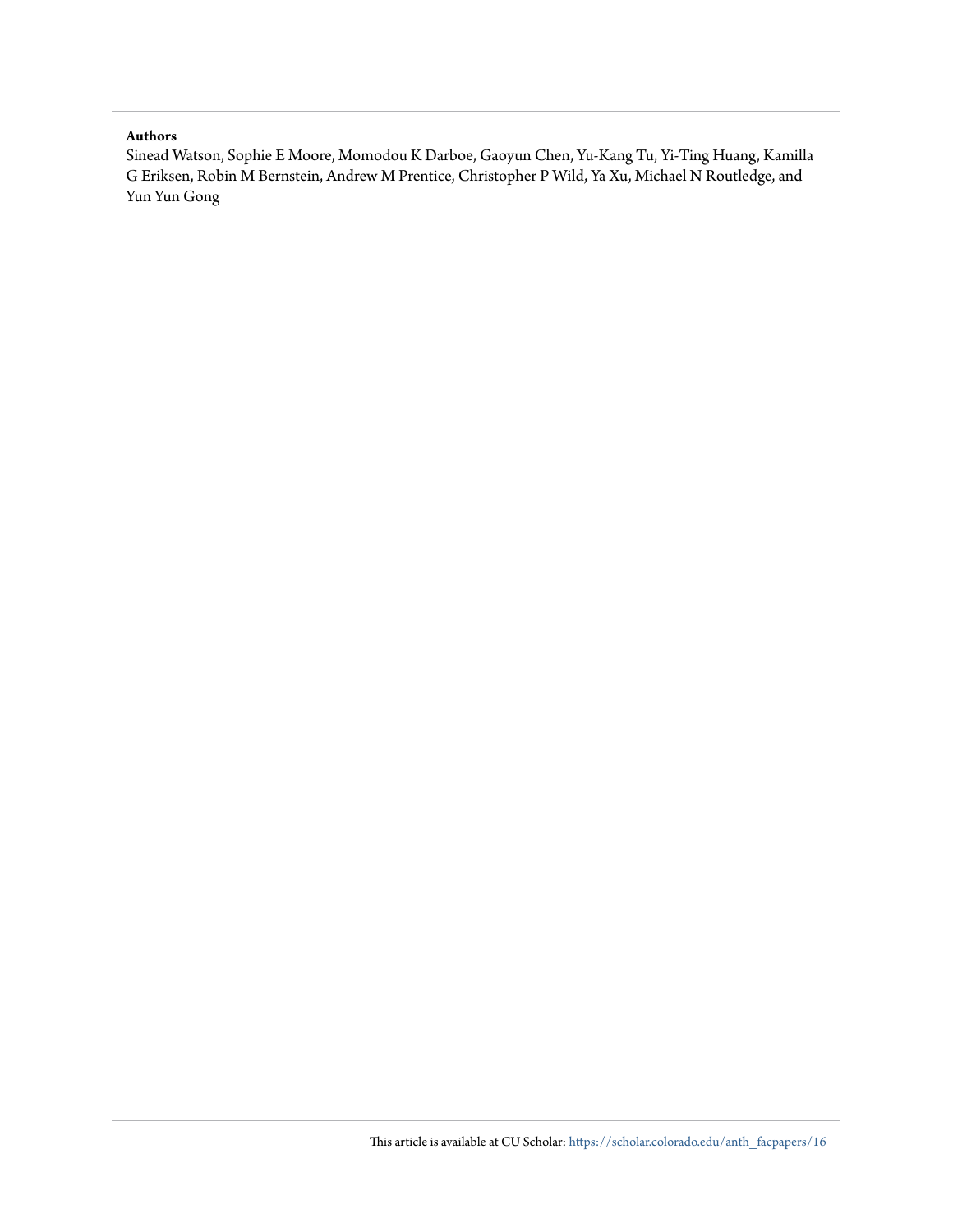# **RESEARCH ARTICLE Example 2018 12:30 THE Open Access**

Watson et al. BMC Public Health (2018) 18:1247 https://doi.org/10.1186/s12889-018-6164-4



# Impaired growth in rural Gambian infants exposed to aflatoxin: a prospective cohort study

Sinead Watson<sup>1</sup>, Sophie E. Moore<sup>2,3</sup>, Momodou K. Darboe<sup>3</sup>, Gaoyun Chen<sup>1</sup>, Yu-Kang Tu<sup>4</sup>, Yi-Ting Huang<sup>4</sup> , Kamilla G. Eriksen<sup>5,6</sup>, Robin M. Bernstein<sup>7</sup>, Andrew M. Prentice<sup>3,8</sup>, Christopher P. Wild<sup>9</sup>, Ya Xu<sup>10</sup>, Michael N. Routledge<sup>10\*</sup> $\bullet$  and Yun Yun Gong<sup>11</sup>

# Abstract

**Background:** Exposure to aflatoxin, a mycotoxin produced by fungi that commonly contaminates cereal crops across sub-Saharan Africa, has been associated with impaired child growth. We investigated the impact of aflatoxin exposure on the growth of Gambian infants from birth to two years of age, and the impact on insulin-like growth factor (IGF)-axis proteins.

**Methods:** A subsample ( $N = 374$ ) of infants from the Early Nutrition and Immune Development (ENID) trial (ISRCTN49285450) were included in this study. Aflatoxin-albumin adducts (AF-alb) were measured in blood collected from infants at 6, 12 and 18 months of age. IGF-1 and IGFBP-3 were measured in blood collected at 12 and 18 months. Anthropometric measurements taken at 6, 12, 18 and 24 months of age were converted to z-scores against the WHO reference. The relationship between aflatoxin exposure and growth was analysed using multi-level modelling.

Results: Inverse relationships were observed between InAF-alb and length-for-age (LAZ), weight-for-age (WAZ), and weight-for-length (WLZ) z-scores from 6 to 18 months of age ( $\beta = -0.04$ ,  $P = 0.015$ ;  $\beta = -0.05$ ,  $P = 0.003$ ;  $\beta = -0.06$ ,  $P = 0.007$ ; respectively). There was an inverse relationship between InAF-alb at 6 months and change in WLZ between 6 and 12 months ( $\beta = -0.01$ ;  $P = 0.013$ ). LnAF-alb at 12 months was associated with changes in LAZ and infant length between 12 and 18 months of age ( $\beta = -0.01$ ,  $P = 0.003$ ;  $\beta = -0.003$ ,  $P = 0.02$ ; respectively). LnAF-alb at 6 months was associated with IGFBP-3 at 12 months  $(r = -0.12; P = 0.043)$ .

Conclusions: This study found a small but significant effect of aflatoxin exposure on the growth of Gambian infants. This relationship is not apparently explained by aflatoxin induced changes in the IGF-axis.

Keywords: Aflatoxin, Biomarker, Child growth, Insulin-like growth factor, The Gambia

# Background

Undernutrition and its consequences, including faltered growth, is a major contributor to high mortality rates in children under the age of five years [1]. It can also lead to impaired cognitive ability and reduced school performance, leading to reduced productivity in adult life and economic losses for the country [2]. Although reasonable progress has been made to reduce the global burden of undernutrition in children under five years of age (from 39·6% in 1990 to 23·8% in 2014) the rate of

\* Correspondence: [medmnr@leeds.ac.uk](mailto:medmnr@leeds.ac.uk) 10School of Medicine, University of Leeds, Leeds LS2 9JT, UK Full list of author information is available at the end of the article



Exposure to aflatoxin, a mycotoxin produced by fungi that contaminate major cereal crops worldwide, with highest occurrence in hot and humid climates, is a major public health concern due to its carcinogenic [4], immunosuppressive [5] and growth suppressing effects [6]. Populations at highest risk of exposure are those from rural subsistence farming-communities in developing regions, such as in sub-Saharan Africa, where maize



© The Author(s). 2018 Open Access This article is distributed under the terms of the Creative Commons Attribution 4.0 International License [\(http://creativecommons.org/licenses/by/4.0/](http://creativecommons.org/licenses/by/4.0/)), which permits unrestricted use, distribution, and reproduction in any medium, provided you give appropriate credit to the original author(s) and the source, provide a link to the Creative Commons license, and indicate if changes were made. The Creative Commons Public Domain Dedication waiver [\(http://creativecommons.org/publicdomain/zero/1.0/](http://creativecommons.org/publicdomain/zero/1.0/)) applies to the data made available in this article, unless otherwise stated.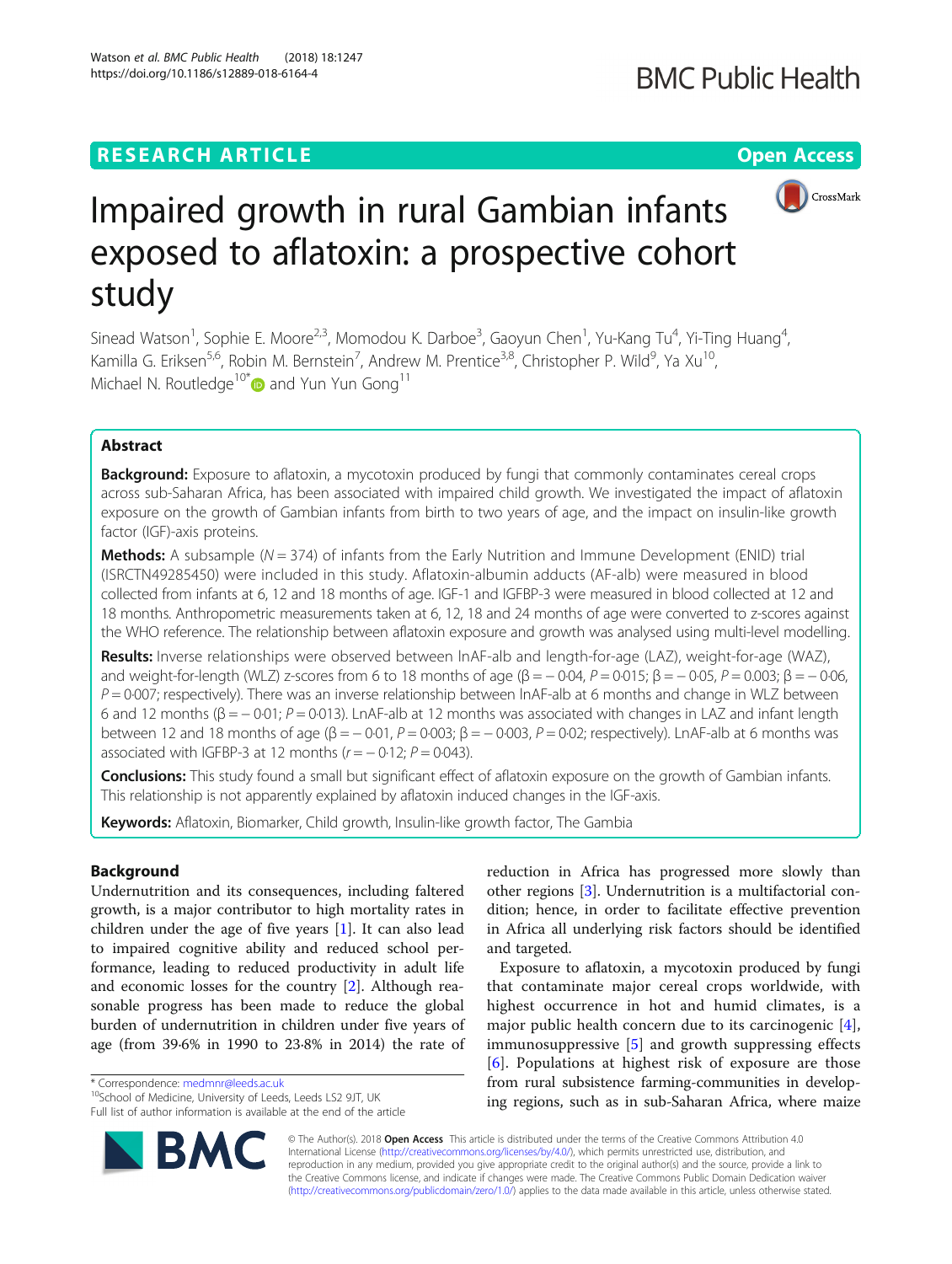and groundnuts are dietary staples and diet variety is poor. In such settings, this high risk of exposure is further compounded by difficulties in the avoidance of contaminated food supplies, limited enforcement of regulatory food standards, and inadequate food storage conditions.

Aflatoxin exposure during foetal development, infancy and early childhood, particularly during the weaning stage when children are gradually introduced to family food, has been associated with low birth weight [7, 8], micronutrient deficiencies [9], growth faltering [10–12], liver damage [13], and immunosuppression [14]. The evidence supporting a causal association between aflatoxin exposure and impaired growth however, is limited. Only a small number of longitudinal studies covering the first 24 months following birth, a critical time period for linear growth, have been conducted in settings where both undernutrition and aflatoxin exposure are prevalent, and the findings among these studies are inconsistent [7, 12, 15].

A number of possible mechanisms by which aflatoxin exposure may cause stunted growth have been proposed, including reduced intestinal absorption of nutrients, and reduced levels of insulin-like growth factor-1 (IGF-1), a peptide hormone that stimulates growth. Aflatoxin causes liver toxicity, which may result in reduced levels of IGF-1 for which the liver is the main site of production [16].

This study aimed to examine the relationship between aflatoxin exposure and growth in Gambian infants from birth to two years of age, and to test the hypothesis that reductions in IGF-axis proteins could be a mechanism for growth impairment. The ENID trial [17] is a randomised trial of nutritional supplementation during pregnancy and infancy on infant immune development. As part of the trial protocol, detailed data on infant growth, feeding practices and morbidity were collected, providing an opportunity to explore how aflatoxin exposure, nutrition and infection interact to reduce growth in children living in an area with high aflatoxin exposure [7, 14, 18].

#### Methods

The results from this study embedded within the ENID Trial are reported in accordance with STROBE guidelines.

#### Study population

The ENID trial (ISRCTN49285450) primarily examined whether early immune development can be improved through pre-natal and infant nutritional repletion. The trial followed pregnant women and their infants up to one year of age. The ENID-Growth study was an extension of the ENID trial that continued to follow the infants to two years of age. The ENID trial protocol has been described in detail elsewhere [17]. In brief, pregnant women (< 20 weeks gestation) from rural subsistence-farming villages located within The Gambia were recruited in early 2010, and randomised to one of four supplementation groups

until delivery: 1) Iron-folate = standard care, 2) multiple micronutrients (MMN), 3) protein-energy (PE) + iron-folate, or 4) PE + MMN. Their infants were then randomised from 6 to 18 months of age to one of two supplementation groups: 1) lipid-based nutritional supplementation (LNS) + MMN, or 2) LNS only.

Infants in the main ENID trial were born between August 2010 and February 2014. For the current sub-study, infants born between May 2011 and December 2012, where plasma samples were available, were included (Fig. 1). All infants received the Expanded Programme on Immunisation as per Gambian government protocol.

# Anthropometric measurements

Anthropometric variables collected at birth (within 72 h of delivery), and at clinic visits when the infants were aged 6, 9, 12, 18, and 24 months were used. Weight was measured to the nearest 0·01 kg using electronic scales and recumbent length was measured to the nearest 0·1 cm using a length board. Growth indicators including length-for-age z-score (LAZ), weight-for-age z-score (WAZ), and weight-for-length z-score (WLZ) were computed using WHO Anthro software [\(http://www.who.int/](http://www.who.int/childgrowth/software/en/) [childgrowth/software/en/](http://www.who.int/childgrowth/software/en/)). Infants were characterised as stunted, wasted, or underweight if they had LAZ, WLZ, and WAZ scores, respectively, below − 2 SD from the median of the WHO reference population.

#### Aflatoxin exposure

Blood samples collected at infant ages 6, 12, and 18 months were used to measure aflatoxin-albumin adduct (AF-alb) concentrations at the University of Leeds. AF-alb concentrations in 250 μl plasma samples were measured using a competitive ELISA method [19]. The CV% had to be less than 25% between repeats. The assay's limit of detection (LOD) was 3 pg/mg albumin. A value of 1·5 pg/mg albumin was assigned to samples with AF-alb concentrations below this limit.

#### IGF-axis proteins

Blood samples collected at 12 and 18 months were analysed for IGF-1 and IGF Binding Protein-3 (IGFBP-3) concentrations using IDS-iSYS IGF-1 and IGFBP-3 assays, with the IDS-iSYS Multi-Discipline Automated System (Immunodiagnostic Systems Holdings PLC, UK). The LOD levels for IGF-1and IGFBP-3 assays were 10 ng/mL and 80 ng/mL, respectively. The intra and inter assay CV% for the IGF-1 assay were 3·4 and 6%, and for the IGFBP-3 assay were 2·5% and 5·4%, respectively.

#### Infant feeding practice and morbidity

Field assistants visited the infants at home weekly, and administered a morbidity and feeding questionnaire to the primary caregiver (typically the mother). At this visit,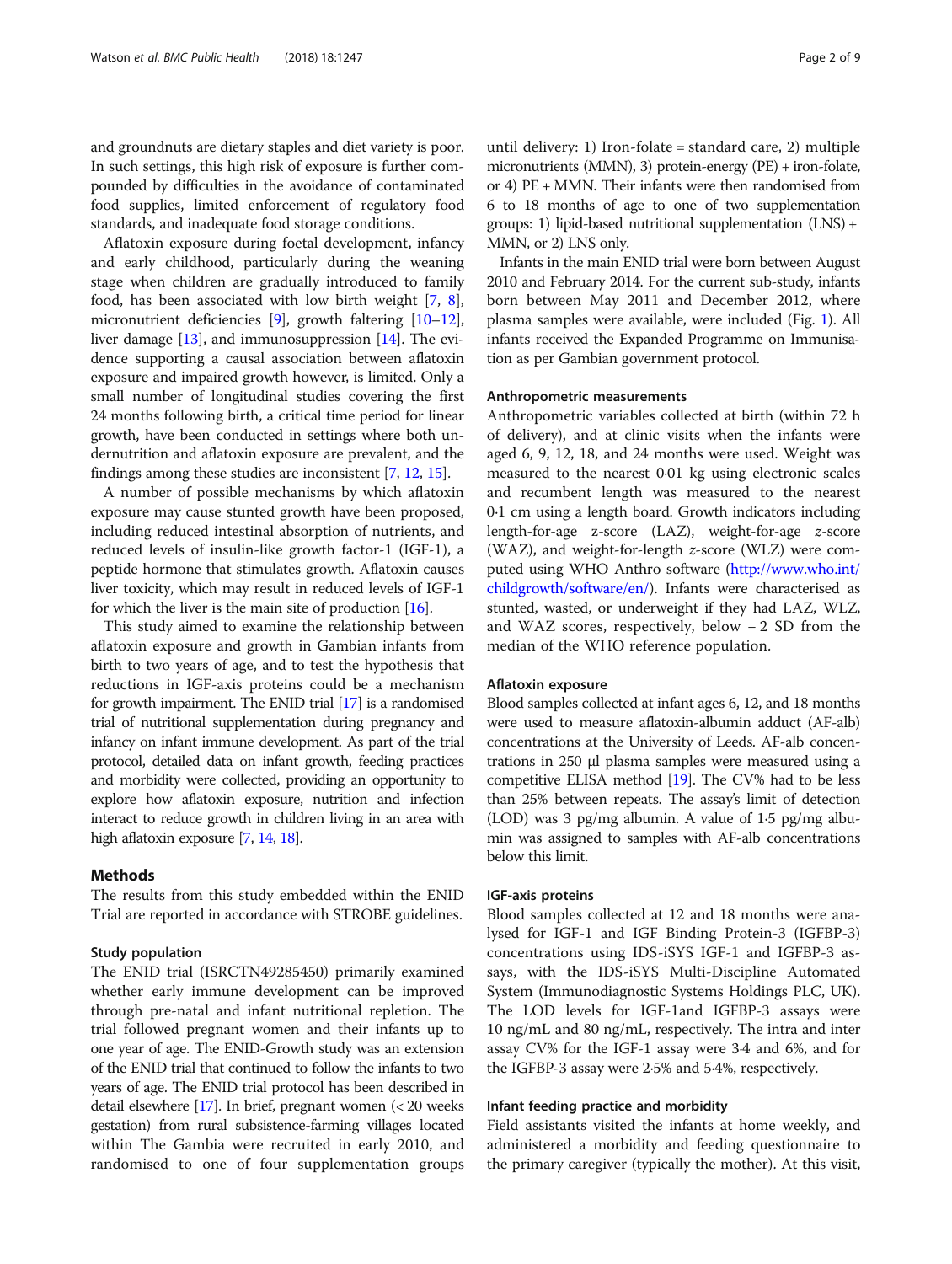the primary caregiver was asked if the infant had experienced any vomiting, diarrhoea, rapid breathing, fever, or cough in the past seven days. At these weekly visits, they were also asked to provide information on breastfeeding practices and the type and frequency of weaning foods the infant consumed.

# Covariates

Household quality, used as an indicator of socio-economic status (SES), was assessed by a questionnaire that collected information on the material of the main structural components (floor, roof and walls) of the house of the mother. The questionnaire was completed in the participants' homes and

were conducted by trained field assistants. For each of the household structural components a list of materials was provided with a scoring guide 1 to 5, with 1 being the lowest score and 5 the highest. For example, for the floors of the house five different types of materials were listed, if earth/sand/mud was used for the floor of the house the lowest score of 1 was entered, if carpet was used the highest score of 5 was entered. A weighted score based on the household materials (multiplied by 0.2 for floor, 0.3 for roof and 0.5 for wall) was then computed for each infant. For analyses infants were then divided into tertiles and classified as belonging to a low, middle or high SES household (cut off at < 2.6 for low; 2.61–3.2 for medium; > 3.21for high).

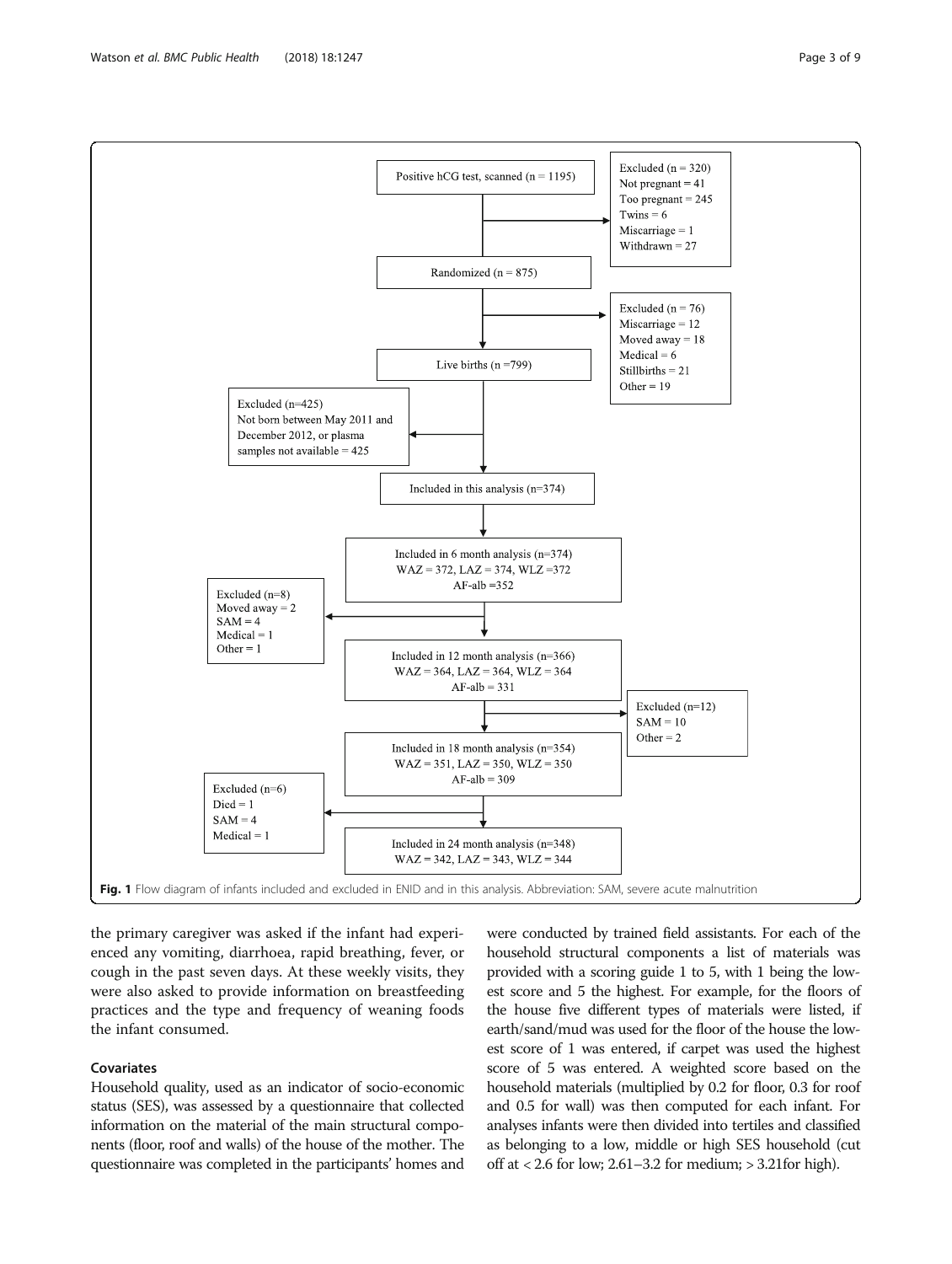Other potential confounders included: season of sampling (wet season, June–October, or dry season, November– May), age (months) when non-breast milk foods were introduced (i.e. cessation of exclusive breastfeeding), supplementation group infants were assigned to (LNS + MMN, or LNS only), and incidence of infant diarrhoea and infant morbidity (combined episodes of diarrhoea, vomiting, cough, rapid breathing and fever) in the first two years of life.

# Statistical analysis

Statistical analyses were performed using SPSS version 22·0 (SPSS Inc., Chicago, IL) and STATA version 14 (StataCorp LP).

AF-alb was log transformed (lnAF-alb) and presented as geometric mean, GM (95% CI).

# Relationship between aflatoxin exposure and infant growth

Three separate multilevel linear models (MLM) with maximum likelihood estimation were used to examine the relationship between the repeated measures (at 6, 12, and 18 months of age) of the three infant growth outcomes (LAZ, WLZ and WAZ) and lnAF-alb levels (time-varying covariate also measured at 6, 12, and 18 months). In each model lnAF-alb was modelled as a continuous variable. Measurement occasion was at level one, and individuals at level two. Random effects of the intercept and slopes were allowed, and an unstructured covariance matrix of the random effects was used. All adjusted models included the following covariates: season of sampling (measured at 6, 12 and 18 months), mother's household quality, supplementation group, and age (months) of introduction of non-breast milk foods. With the assumption that AF-alb value at a given time point represents the average exposure in the previous 6 months (for example AF-alb value at month 12 represents the average exposure between month 6 and month 12) the above MLM models assesses the temporal relationship between infant growth and aflatoxin exposure. Mother's education was not included as it was not very discriminatory.

Additionally, four separate multilevel linear spline models (MLSM) were used to examine the relationship between lnAF-alb and change in infant growth (WAZ, LAZ, WLZ, and height) at three time intervals (6 to 12 months, 12 to 18 months, and 18 to 24 months). These were added as spline models to allow the slopes to be estimated separately for different observation periods (as the infant growth was not linear during the observation periods). Spline models can also estimate the effect of aflatoxin on different age periods of infant growth. These models use lnAF-alb value at 6, 12 or 18 months as the baseline exposure level of the next 6 months to evaluate its effect on infant growth in the next 6 months. To increase the flexibility in modelling infant growth, a series of linear splines with knots were used to model change in infant growth at the different time intervals. In each model knot points were set at 12 and 18 months, which allowed different linear slopes from 6 to 12 months, 12 to 18 months, and 18 to 24 months, with these slopes varying between individuals. To determine the effect of aflatoxin exposure on change in infant growth for the three time periods, lnAF-alb (modelled as a continuous variable) at 6, 12, and 18 months and their interactions with the linear splines for the three time intervals were then included in the model. If lnAF-alb were related to change in infant growth within a period of time, the interaction would be significantly different from zero.

In the MLSMs, adjustments were made for potential confounders identified from previous studies, these included season of sampling (measured at 6, 12, 18, and 24 months), mother's household quality, supplementation group, infant morbidity, and age (months) of introduction of non-breast milk foods. Random effects for the baseline body size and the change in infant growth between 6 and 12 months, as indicators of growth scores, measured at three time points (6, 9, and 12 months) within this interval, were included.

# Relationship between aflatoxin exposure and IGF-axis proteins

The associations between lnAF-alb measured at 6, 12, and 18 months of age, and IGF-1 and IGFBP-3 measured at 12 and 18 months of age were examined using Pearson Correlation. Mixed ANOVAs were used to investigate whether change in IGF-1/IGFBP-3 from 12 to 18 months of age was associated with the interaction between the level of AF-alb measured at 12 months of age and time. AF-alb measured at 12 months of age was divided into 'high exposure' and 'low exposure' by means of a median split, and was the between-subject factor in each model. Time was the within-subject factor in each model, and represented IGF-1/IGFBP-3 measured at 12 and 18 months.

# Results

A total of 374 infants were included in the current sub-study. At 12, 18, and 24 months of age, 366 (98%), 354 (95%), and 348 (93%) of the infants were followed up (Fig. 1). In addition to the participants lost to follow up, ethnicity data was missing for five mothers, SES data for seven and education for four. Mean duration of exclusive breastfeeding was  $5.2 \pm 1.3$  months, and  $\sim 34\%$ of the infants were exclusively breastfed up to 6 months of age (Table 1). Approximately 8% of the sample had a low birth weight measurement (< 2500 g). Most of the infants' mothers had no formal education.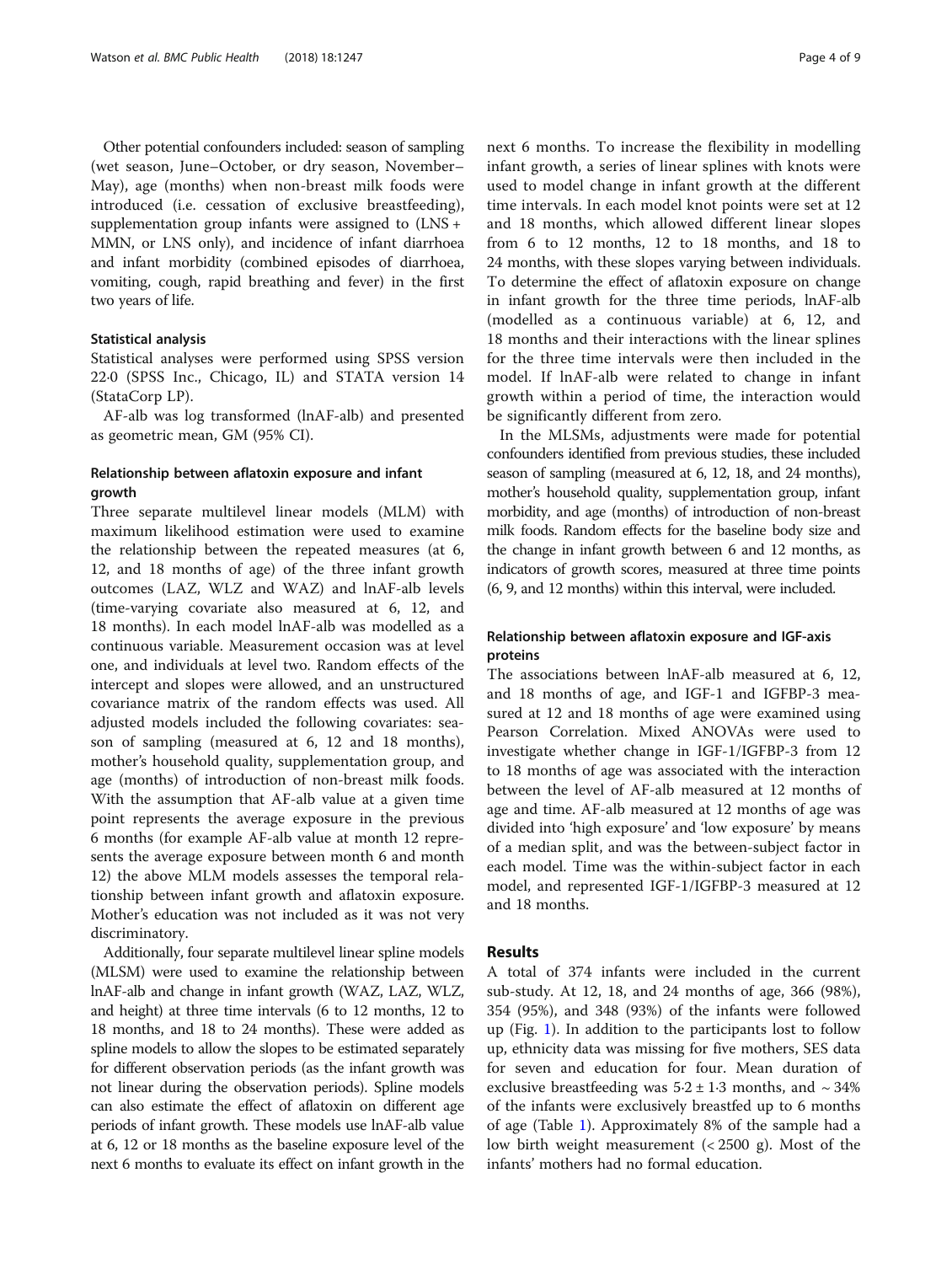Table 1 ENID subsample characteristics

| Variable                                            | n   | Mean $\pm$ SD    |
|-----------------------------------------------------|-----|------------------|
| Gender, n (%)                                       | 374 |                  |
| Male                                                |     | 192 (51.3)       |
| Female                                              |     | 182 (48.7)       |
| Ethnicity, n (%)                                    | 348 |                  |
| Fula                                                |     | 30(8.6)          |
| Jola                                                |     | 11 $(3.2)$       |
| Mandinka                                            |     | 304 (87.4)       |
| Other                                               |     | 3(0.9)           |
| Mothers' education, n (%)                           | 352 |                  |
| < 1 year formal education                           |     | 235 (66.8)       |
| > 1 year formal education                           |     | 117 (33.2)       |
| Birth weight (kg)                                   | 335 | $3.04 \pm 0.39$  |
| Birth weight categories, n (%)                      | 335 |                  |
| Low $(< 2.5$ kg)                                    |     | 25 (7.5)         |
| Normal (2.5-3.9 kg)                                 |     | 307 (91.6)       |
| High $(≥4.0 kg)$                                    |     | 3(0.9)           |
| Birth length (cm)                                   |     | $50.2 \pm 5.0$   |
| LAZ at birth                                        |     | $-0.53 \pm 0.98$ |
| WAZ at birth                                        |     | $-0.57 \pm 0.83$ |
| WLZ at birth                                        |     | $-0.65 \pm 1.11$ |
| LAZ at 2 y of age                                   | 343 | $-1.31 \pm 0.97$ |
| WAZ at 2 y of age                                   | 344 | $-1.33 \pm 0.91$ |
| WLZ at 2 years                                      | 342 | $-0.93 \pm 0.91$ |
| Stunted growth at 2 y of age, n (%)                 | 343 | 89 (25.9)        |
| Wasting at 2 y of age, $n$ (%)                      | 344 | 44 (12.9)        |
| Underweight at 2 y of age, $n$ (%)                  | 342 | 84 (24-4)        |
| Age of introduction of non-breast milk foods, n (%) | 374 |                  |
| 0-3 months                                          |     | 62 (16.6)        |
| 4-5 months                                          |     | 186 (49.7)       |
| 6 months                                            |     | 126 (33.7)       |
| Diarrhoea episodes (first 2 y of life)              |     | 4.3(3.6)         |
| Total morbidity episodes (first 2 y of life)        |     | 13.2(7.1)        |
| Infant supplementation group, $n$ (%)               | 374 |                  |
| $L$ NS + MMN                                        |     | 192(51.3)        |
| LNS only                                            |     | 182 (48.7)       |

Data are mean  $\pm$  SD or frequency (percentage). Total morbidity is the combined episodes of diarrhoea, vomiting, rapid breathing, cough and fever in the first 2 years of life. LAZ length-for-age z score, WAZ weight-for-age z score, WLZ weight-for-length z score, MMN multi micronutrient, LNS lipid-based nutritional supplementation

#### Infant growth

Mean WAZ, LAZ and WLZ measurements at birth (Fig. 2) were low  $(-0.65 \pm 1.11, -0.53 \pm 0.98, -0.57 \pm 0.83,$ respectively). At 2 years of age mean WAZ, LAZ and WLZ scores decreased to − 1·33 ± 0·91, − 1·31 ± 0·97, − 0·93 ± 0·9; respectively (Fig. 2). The proportion of stunting, wasting and underweight increased between six and 24 months of age (5·6% vs. 25·9%, 8·9% vs. 12·9%, and 10·2% vs. 24·4%, respectively).

# Aflatoxin exposure

At 6, 12 and 18 months of age, approximately 48% (170/ 352), 98% (325/331), and 99% (307/309) of available plasma samples had detectable AF-alb concentrations (LOD > 3·0 pg/mg), respectively. The higher number of samples below the LOD at 6 months reflects the fact that breast fed infants have lower exposure to aflatoxin, which increases as weaning food is introduced. GM AF-alb concentrations by infant age and season of sampling are presented in Fig. 3. AF-alb concentrations increased as the infants got older  $(P < 0.001)$ , and were higher in samples collected during the dry season than during the wet season.

#### Aflatoxin exposure and infant growth

To assess the impact of aflatoxin exposure on infant growth between 6 and 18 months of age we regressed lnAF-alb levels against each z-score at each of the three visits (6, 12, and 18 months) using MLM adjusting for key confounders (Table 2). Inverse relationships were observed over this 12 month period between lnAF-alb and LAZ  $(\beta = -0.04, 95\% \text{ CI: } -0.08, -0.01, P = 0.015)$ WAZ (β =  $-0.05$ , 95% CI:  $-0.09$ ,  $-0.02$ ,  $P = 0.003$ ) and WLZ (β =  $-$  0·06, 95% CI:  $-$ 0·10,  $-$  0·02,  $P = 0$ ·007) scores.

As the ENID trial included four maternal supplementation groups as well as the two child supplementation groups we have reanalysed the results to check for any effect of the maternal supplementation groups. No such effect was observed (results not shown).

In separate MLSMs, a significant inverse relationship was observed between lnAF-alb measured at 6 months of age and change in WLZ score between 6 and 12 months of age (β =  $-$  0·01, 95% CI: -0·02,  $-$  0·00;  $P$  = 0·013). Inverse relationships were found between lnAF-alb measured at 12 months of age and change in LAZ score, and change in length between 12 and 18 months of age (LAZ β = − 0·003, 95% CI: -0·01, − 0·00, P = 0·02; length:  $\beta = -0.01$ , 95% CI: -0.02, 0.00,  $P = 0.003$ . No other significant relationships were observed at the other time periods (results not shown).

# Aflatoxin exposure and IGF-axis proteins

IGF-1 and IGFBP-3 concentrations increased significantly between 12 and 18 months of age (Table 3). Both IGF-1 and IGFBP-3 were positively correlated with infant growth measurements at the time point samples were taken (*P* < 0.01).

A negative correlation was observed between lnAF-alb at 6 months and IGFBP-3 at 12 months of age  $(r = -0.12;$  $P = 0.043$ ). No other significant correlations were observed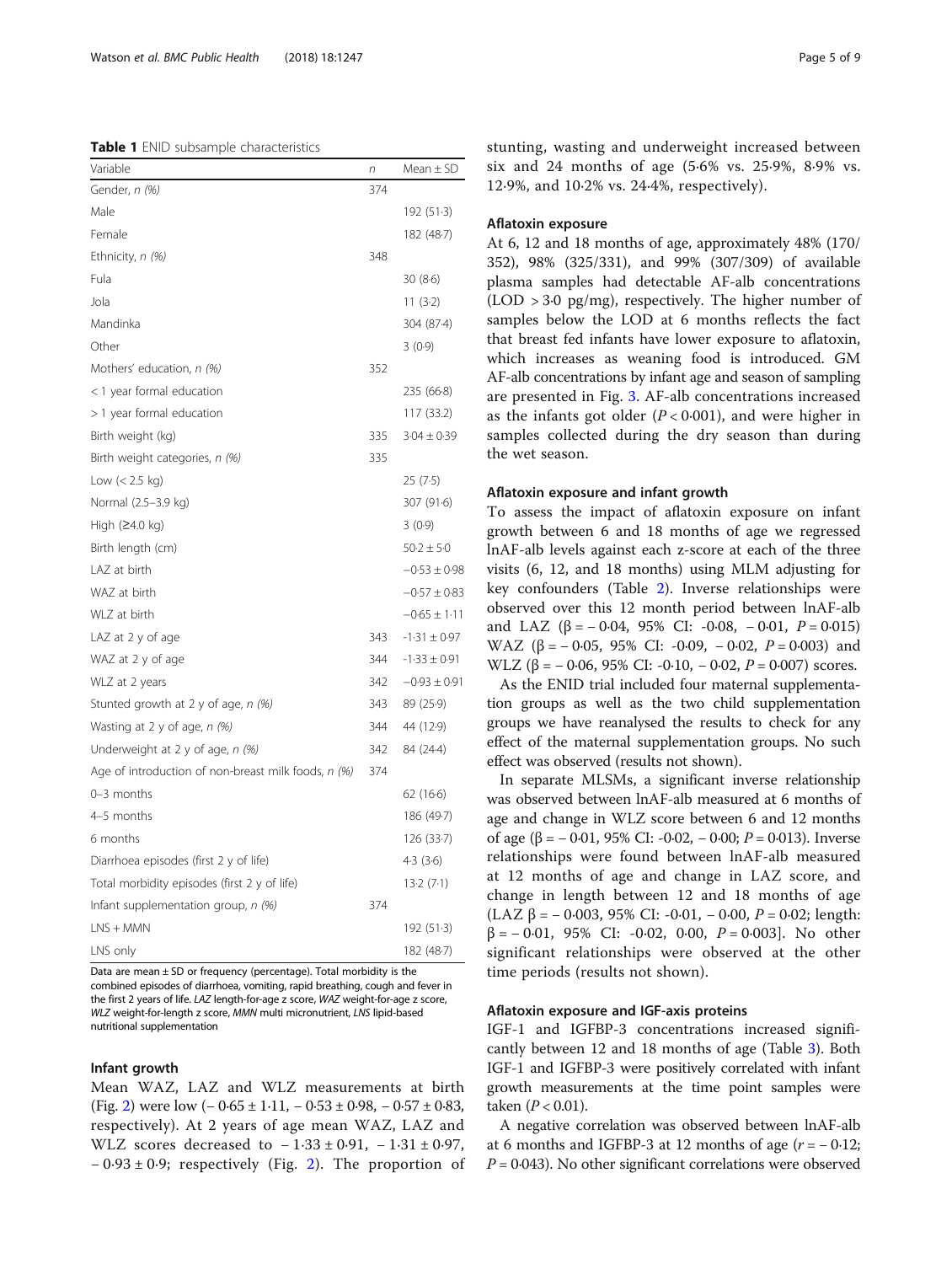

between lnAF-alb levels and IGF-axis proteins. Mixed ANOVA results showed that aflatoxin exposure at 12 months was not associated with change in IGF-1 or IGFBP-3 from 12 to 18 months of age.

# **Discussion**

The results of this study have confirmed the negative impact of aflatoxin exposure on child growth in children up to 2 years old. We hypothesised based on our previous

findings in older children [20] that a reduction in IGF levels could contribute to the mechanism by which this occurs. However, in this population we did not see reduced IGF1 or IGFBP3 associated with aflatoxin exposure.

Growth faltering is common in low and middle income countries [21, 22], and is multifactorial in aetiology. Inadequate dietary intake, infection, early breastfeeding cessation and poverty have all been identified as factors that contribute to faltered growth [23]. The results from this

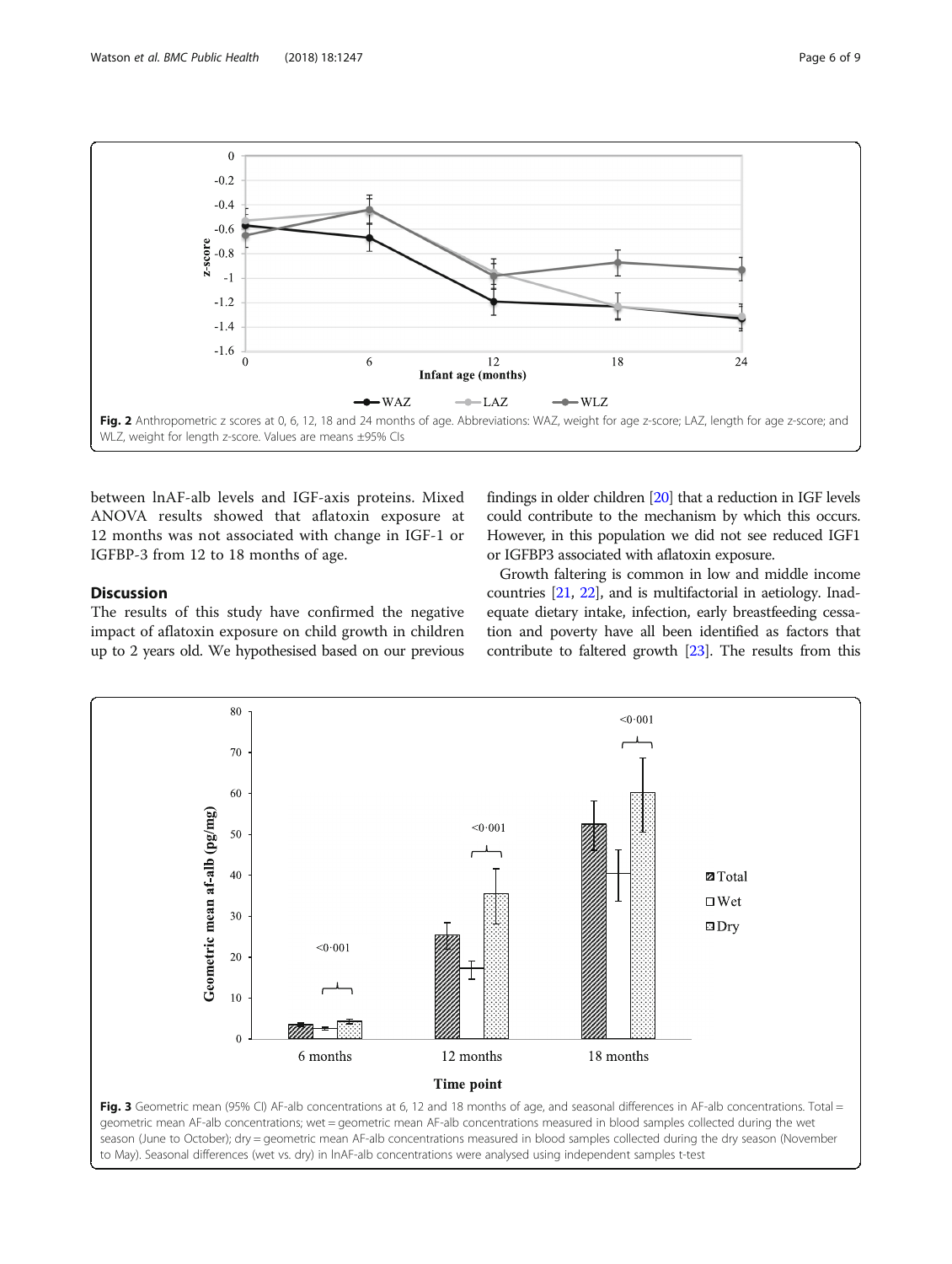Table 2 Multilevel linear model of the longitudinal relationship from 6 to 18 months between AF-alb and infant growth z scores

| Item                                                  | Final model LAZ                  | Final model WAZ                  | Final model WLZ                  |
|-------------------------------------------------------|----------------------------------|----------------------------------|----------------------------------|
| Fixed effects                                         | Coef. (95%CI)                    | Coef. (95%CI)                    | Coef. (95%CI)                    |
| Intercept                                             | $-0.12$ ( $-0.56$ , 0.32)        | $-0.83$ ( $-1.28$ , $-0.39$ )*** | $-0.77$ ( $-1.22$ , $-0.32$ )*** |
| Time point                                            | $-0.33$ ( $-0.39$ , $-0.26$ )*** | $-0.22$ ( $-0.28$ , $-0.16$ )*** | $-0.15$ ( $-0.23$ , $-0.07$ )*** |
| InAF-alb                                              | $-0.04$ ( $-0.08$ , $-0.01$ )*   | $-0.05$ ( $-0.09$ , $-0.02$ )**  | $-0.06$ ( $-0.10$ , $-0.02$ )**  |
| Season                                                |                                  |                                  |                                  |
| Wet                                                   | Reference                        | Reference                        | Reference                        |
| Dry                                                   | $-0.07$ ( $-0.14$ , $-0.00$ )*   | $0.16$ (0.09, 0.24)***           | $0.29$ (0.20, 0.38)***           |
| Supplementation group                                 |                                  |                                  |                                  |
| $L$ NS + MMN                                          | Reference                        | Reference                        | Reference                        |
| LNS                                                   | $-0.17$ ( $-0.37$ , 0.02)        | $-0.18$ ( $-0.38$ , 0.02)        | $-0.12$ ( $-0.32$ , 0.07)        |
| Breastfeeding                                         |                                  |                                  |                                  |
| Age (months) of introduction of non-breast milk foods | $-0.01$ ( $-0.09$ , $0.07$ )     | $0.03$ ( $-0.05$ , $0.11$ )      | $0.04 (-0.04, 0.11)$             |
| Mother's household quality                            |                                  |                                  |                                  |
| Low                                                   | Reference                        | Reference                        | Reference                        |
| Med                                                   | $0.35$ (0.13, 0.58)**            | $0.37$ (0.14, 0.60)**            | $0.27$ (0.04, 0.50)*             |
| High                                                  | $0.23$ $(-0.03, 0.49)$           | $0.36$ (0.10, 0.62)**            | $0.31$ (0.05, 0.57)*             |
| Random effects                                        | Var (95% CI)                     | Var (95% CI)                     | Var (95% CI)                     |
| Var (Intercept)                                       | 0.82(0.63, 1.06)                 | 0.91(0.70, 1.18)                 | 1.06 (0.78, 1.44)                |
| Var (Time point)                                      | 0.04(0.02, 0.08)                 | 0.00(0.00, 0.35)                 | $0.02$ (0.00, 0.18)              |
| Cov (Intercept, timepoint)                            | $-0.05$ $(-0.11, 0.02)$          | $-0.03$ ( $-0.09$ , $0.04$ )     | $-0.09$ ( $-0.20, 0.01$ )        |
| Residual                                              | 0.20(0.17, 0.23)                 | $0.22$ (0.18, 0.25)              | 0.34(0.29, 0.40)                 |

Analysed using multilevel linear regression modelling with a random intercept and random slope. Final models fitted using maximum likelihood estimation. \*\*\* $P < 0.001$ , \*\* $P < 0.01$ , \* $P < 0.05$ 

study conducted in The Gambia, covering the period from birth to two years of age, are consistent with the hypothesis that aflatoxin exposure may also be an important factor.

In this population growth faltering and aflatoxin exposure occurred simultaneously. For instance, from 6 to 24 months of age the amount of infants with stunted growth increased fivefold, the amount of wasting doubled and the amount of infants classified as underweight increased threefold. This infant growth pattern is consistently observed within this sub-Sahara African community [24]. Approximately half of the infants' blood samples had detectable AF-alb concentrations when aged 6 months, and almost all the samples had detectable concentrations when aged 12 and 18 months. These prevalence rates are comparable to those reported in other sub-Sahara African countries, where AF-alb is typically detected in  $\sim$  95% of collected blood samples [25].

Table 3 Mean IGF-1 and IGFBP-3 concentrations (ng/ml) at age 12 and 18 months

|            | N.  | 12 month 12 month<br>Mean (sd) | N.   | 18 month 18 month<br>Mean (sd) | $P$ value <sup>a</sup> |
|------------|-----|--------------------------------|------|--------------------------------|------------------------|
| IGF1       | 317 | 35.7(14.8)                     | -312 | 43.2(17.8)                     | < 0.001                |
| IGFBP3 292 |     | 1670-8 (514-4) 276             |      | 1902.6(619.0) < 0.001          |                        |

<sup>a</sup>Mean differences between 12 and 18 month IGF measurements were analysed using paired samples t-test

Whilst the above evidence shows that aflatoxin exposure and infant growth faltering are both prevalent in this cohort, it does not imply causality; it is possible that both are the consequence of the same circumstances, including poverty and insufficient food intake. Nevertheless, when further analyses were conducted, there was some evidence to suggest that aflatoxin exposure may lie on the causal pathway. For instance, aflatoxin exposure was inversely related to WLZ, WAZ and LAZ scores between 6 and 18 months of age after adjusting for a range of confounders. Furthermore, aflatoxin exposure appeared to temporally proceed impaired infant growth, as infants with higher aflatoxin exposure measured at 6 months of age, demonstrated less gain in WLZ scores between 6 and 12 months, and similarly infants with higher aflatoxin exposure at 12 months of age demonstrated less gain in length and LAZ scores between 12 and 18 months.

Although the size of the effect observed here was not great, these findings contribute to the body of evidence from existing cross-sectional [10, 14, 20, 26–28] and longitudinal studies [7, 12, 29] that have also tested this hypothesis, and have found similar inverse relationships between aflatoxin exposure and LAZ [7, 10, 12, 27–29], WLZ [10, 27, 29] and WAZ [10, 14, 26] scores. There is no doubt that understanding the possible contribution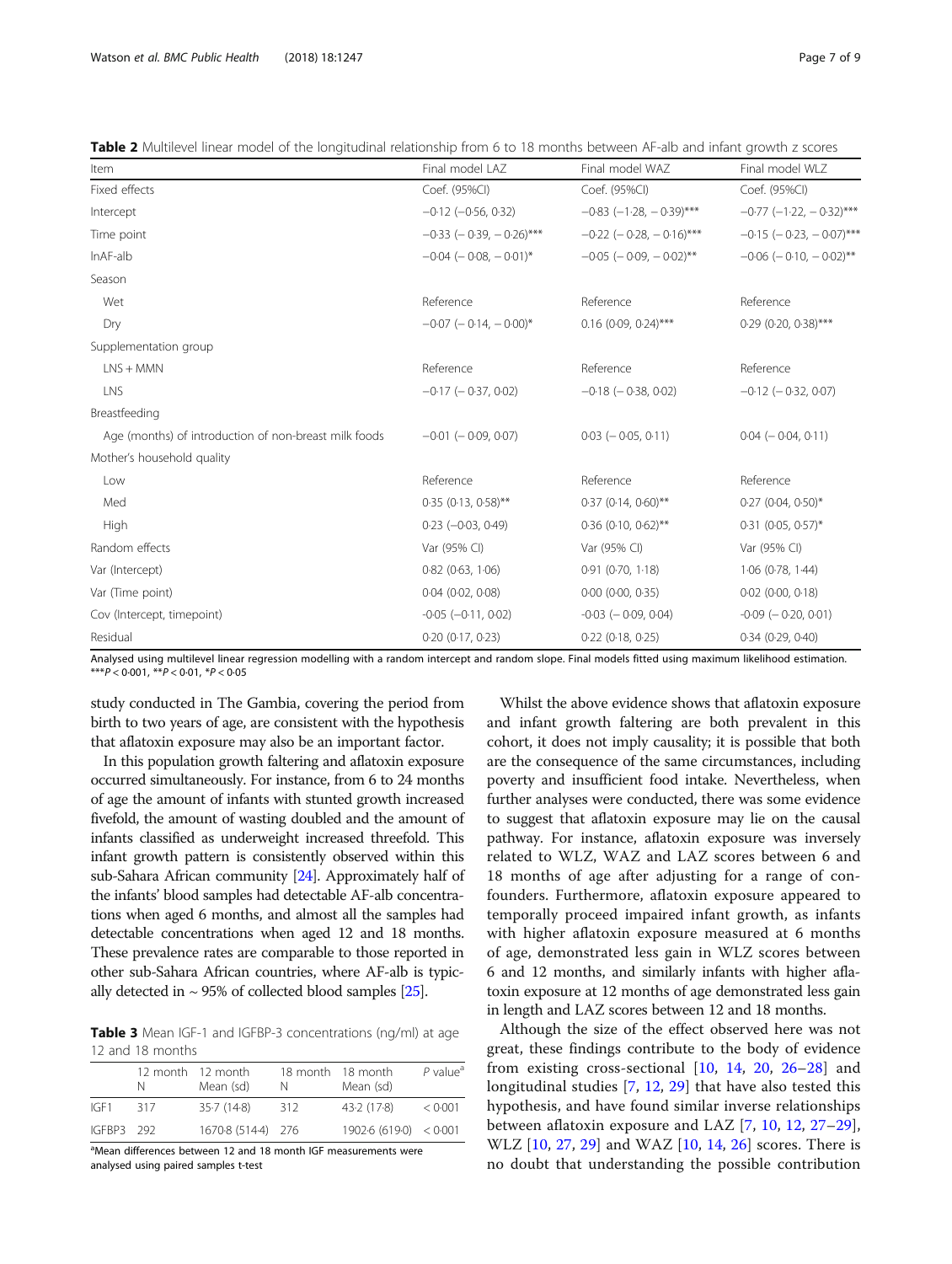of aflatoxin exposure to child growth impairment is complex, with many other potential contributing factors. In our longitudinal study conducted in Tanzania (infants aged 6–14 months)  $[15]$ , a trend in lower growth over 12 months in children with higher AF-alb did not reach statistical significance, but we did find a significant inverse association between exposure to another mycotoxin that contaminates maize, fumonisin, and LAZ scores. Mean AF-alb concentrations observed over the three sampling time points in that particular study, however, were lower than those observed in this current study, consistent with higher levels of exposure that have been associated with groundnut intake (more common in Gambia) versus maize intake, elsewhere [30].

Notably, the associations between aflatoxin and growth impairment observed in the current study remained after controlling for a range of important confounders including mother's household quality, an indicator of SES. Low SES is related to inadequate dietary intake and infectious diseases, which consequently can lead to impaired linear growth during childhood. There is also evidence to suggest its association with higher aflatoxin exposure. For instance, Leroy et al. [31] found an array of socioeconomic determinants associated with lower aflatoxin exposure levels in rural Kenyan women, including higher levels of education, land ownership, food security, higher household expenditure and use of fertiliser. While the current study did not find a significant association between mother's household quality and aflatoxin exposure, we have not tested how well these measurements of household quality are associated with wealth.

To further elucidate the relationship between aflatoxin exposure and child growth impairment it is essential that the molecular and biological mechanisms by which aflatoxin exposure causes impaired growth be identified. It has been proposed that alteration of the growth hormone-IGF system by aflatoxin exposure, possibly due to protein synthesis, liver toxicity or DNA methylation, could be a potential pathway. In an earlier study of older Kenyan children [20], it was estimated that 16% of the effect of aflatoxin being associated with reduced child height could be explained by reduced IGF1/IGFBP-3 levels. In this current study there were no significant associations between IGF1 and AF-alb concentrations, but an inverse relationship was observed between AF-alb levels at 6 months of age and IGFBP-3 concentrations at age 12 months. There are a number of differences between the two studies, most notably that the prior study was cross-sectional, the population were adolescents and that a different method was used to quantify the IGF-axis proteins. Further research is, therefore, warranted to determine if alteration in IGF-axis by aflatoxin exposure is a mechanistic pathway for growth stunting, particularly during the critical 24 months after birth.

The strengths of this study include the large representative sample that is well characterised owing to the data collected longitudinally on morbidity, feeding practices and infant growth. Also objective measurements of aflatoxin exposure and growth were used which enhances the validity of the results. The main limitation of this research is that an observational study design was used, which is susceptible to potential bias, including response bias (specifically social desirability bias) for the household quality questionnaire and recall bias for the morbidity and feeding questionnaires. Since outcomes are measured as sectional events and initiation of exposure before outcome onset cannot be clearly established there is also potential temporality bias. Although this sub-study was from within a nutrition intervention trial, the population sampled was representative of the local population as all women within the area who became pregnant during the trial period were available for recruitment (with specific eligibility exceptions [17]), and were randomised to the intervention on recruitment. Furthermore, the WAZ, LAZ and WLZ scores (6, 12, 18 and 24 months) did not significantly differ according to infant supplementation group, so we are confident that the nutrition intervention did not influence our findings.

# Conclusions

This study of Gambian infants, covering the first two years following birth, found that aflatoxin exposure was associated with impaired growth. The findings contribute to a body of evidence that suggests aflatoxin may be an underlying determinant of impaired child growth. Further research, however, is required to identify the biological mechanistic pathways, and to design and implement intervention studies that target aflatoxin exposure alongside child undernutrition.

#### Abbreviations

AF-Alb: Aflatoxin albumin adduct; GM: Geometric mean; IGF-1: Insulin-like growth factor 1; IGF-BP3: Insulin-like growth factor binding protein 3; LAZ: Length for age Z score; LNS: Lipid-based nutritional supplementation; LOD: Limit of detection; MLM: Multilevel modelling; MLSM: Multilevel linear spline models; MMN: Multiple micronutrients; SES: Social economic status; WAZ: Weight for age Z score; WLZ: Weight for length Z score

#### Acknowledgments

We acknowledge the support from the field workers and the participants without whom the study would not be possible.

#### Funding

The ENID trial was supported by the UK Medical Research Council (MRC) (MC-A760-5QX00) and the UK Department for International Development (DFID) under the MRC/ DFID Concordat agreement. This work was supported by the Bill and Melinda Gates Foundation (grant no: OPP1 066947).

The sponsors of the study had no role in the study design, in the collection of data, analysis, data interpretation or writing of the report. The corresponding author had full access to all the data in the study and had final responsibility for the decision to submit for publication.